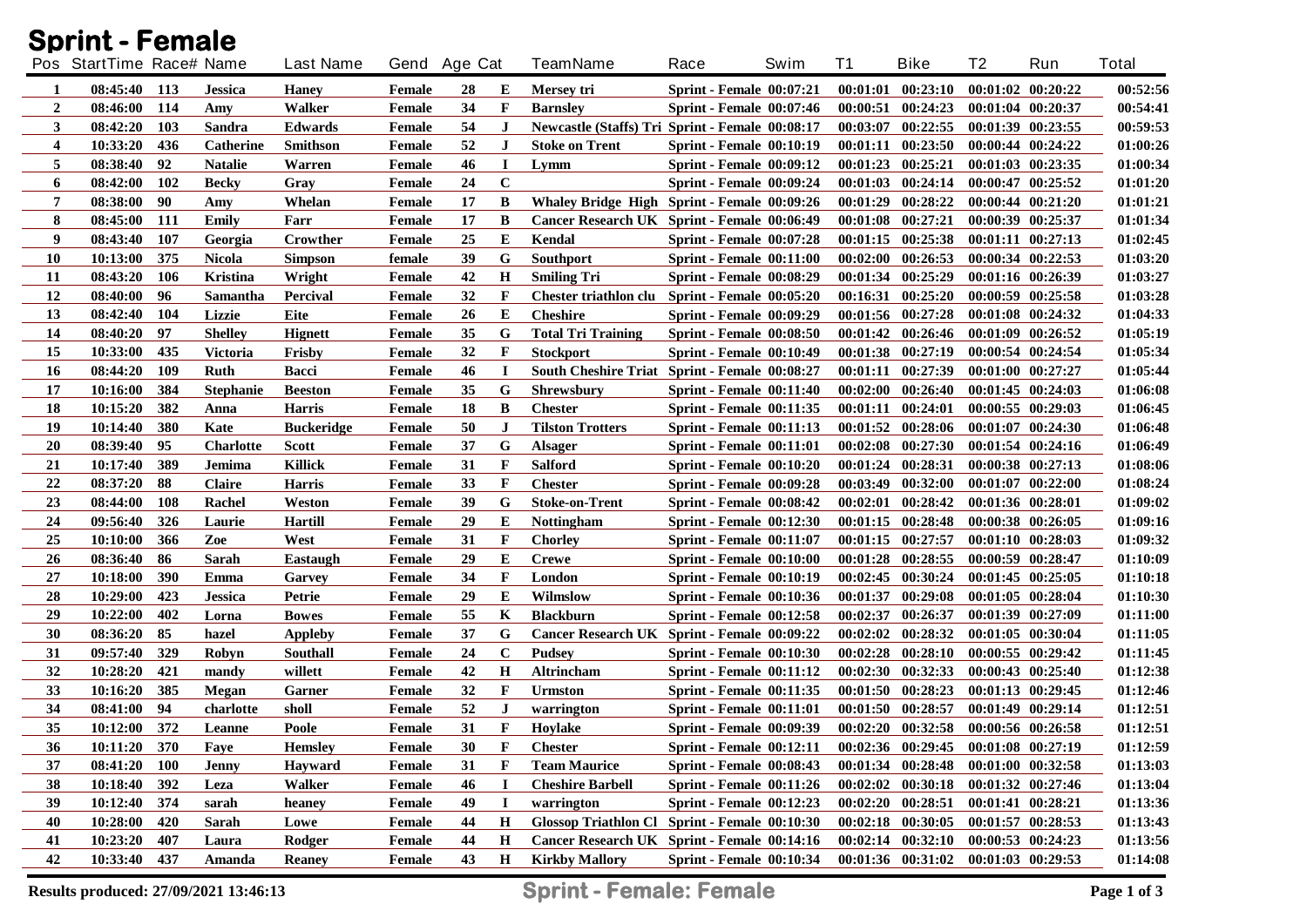|    | Pos StartTime Race# Name |     |                 | <b>Last Name</b>     | Gend Age Cat  |    |              | <b>TeamName</b>                               | Race                            | Swim | <b>T1</b> | <b>Bike</b>                         | T2                | Run                   | <b>Total</b> |
|----|--------------------------|-----|-----------------|----------------------|---------------|----|--------------|-----------------------------------------------|---------------------------------|------|-----------|-------------------------------------|-------------------|-----------------------|--------------|
| 43 | 10:23:00                 | 405 | Karen           | <b>Flannery</b>      | Female        | 39 | G            | South Cheshire Triat Sprint - Female 00:11:47 |                                 |      |           | $00:02:22$ $00:29:51$               |                   | 00:00:53 00:29:26     | 01:14:19     |
| 44 | 10:20:40                 | 398 | <b>Sarah</b>    | Iggo                 | Female        | 44 | $\mathbf H$  | <b>Wistaston Crewe</b>                        | <b>Sprint - Female 00:10:59</b> |      |           | 00:02:20 00:29:38                   |                   | 00:00:45 00:30:48     | 01:14:30     |
| 45 | 10:32:00                 | 432 | Emma            | <b>Taylor</b>        | Female        | 31 | $\mathbf{F}$ | <b>COLT</b>                                   | <b>Sprint - Female 00:09:58</b> |      |           | 00:01:53 00:31:01                   |                   | 00:01:34 00:30:28     | 01:14:54     |
| 46 | 10:31:20                 | 430 | Wendy           | <b>Birkett</b>       | Female        | 63 | L            | Kendal                                        | <b>Sprint - Female 00:10:50</b> |      |           | 00:27:13 00:30:21                   |                   | $00:02:07$ $00:26:22$ | 01:15:13     |
| 47 | 10:18:20                 | 391 | amie            | garratt              | Female        | 28 | Е            | <b>Broughton</b>                              | <b>Sprint - Female 00:11:19</b> |      |           | 00:01:55 00:32:26                   |                   | 00:00:44 00:28:50     | 01:15:14     |
| 48 | 10:12:20                 | 373 | Catriona        | <b>Stobie</b>        | Female        | 26 | Е            | Northwich                                     | <b>Sprint - Female 00:12:35</b> |      | 00:02:23  | 00:31:02                            |                   | 00:01:51 00:27:39     | 01:15:30     |
| 49 | 09:58:20                 | 331 | Eilidh          | Snell                | Female        | 29 | Е            | <b>Baildon</b>                                | <b>Sprint - Female 00:11:00</b> |      |           | 00:02:43 00:32:28                   |                   | 00:00:53 00:28:26     | 01:15:30     |
| 50 | 08:35:40                 | 83  | <b>Briony</b>   | <b>Hunter</b>        | Female        | 41 | $\mathbf H$  | <b>Chester Triathlon Cl</b>                   | Sprint - Female 00:09:56        |      |           | 00:01:59 00:33:25                   |                   | 00:01:13 00:29:42     | 01:16:15     |
| 51 | 09:53:40                 | 317 | Estelle         | <b>Jacobs</b>        | Female        | 53 | J            |                                               | <b>Sprint - Female 00:12:41</b> |      | 00:03:05  | 00:30:56                            |                   | 00:01:34 00:27:59     | 01:16:15     |
| 52 | 10:08:40                 | 362 | Jess            | Ronchetti            | <b>Female</b> | 26 | Е            | <b>Stockport</b>                              | <b>Sprint - Female 00:12:26</b> |      |           | $00:02:26$ $00:29:35$               |                   | 00:01:12 00:30:54     | 01:16:33     |
| 53 | 10:01:20                 | 340 | Elizabeth       | Woodrow-Hirst Female |               | 44 | $\mathbf H$  | Sandbach                                      | <b>Sprint - Female 00:11:50</b> |      |           | $00:02:40$ $00:30:10$               |                   | 00:00:46 00:31:14     | 01:16:40     |
| 54 | 08:43:00                 | 105 | Francesca       | <b>Townsend</b>      | Female        | 18 | B            | Cancer Research UK Sprint - Female 00:07:56   |                                 |      |           | $00:01:58$ $00:32:42$               |                   | 00:01:02 00:33:04     | 01:16:42     |
| 55 | 09:55:20                 | 322 | Fiona           | <b>Dundas</b>        | female        | 40 | H            | <b>Liverpool</b>                              | <b>Sprint - Female 00:14:52</b> |      | 00:02:03  | 00:30:49                            |                   | 00:01:26 00:27:58     | 01:17:08     |
| 56 | 09:54:20                 | 319 | Linda           | <b>Hanson</b>        | female        | 52 | $\bf J$      | <b>Barrowford</b>                             | <b>Sprint - Female 00:11:24</b> |      |           | $00:02:39$ $00:32:40$               |                   | 00:01:33 00:29:03     | 01:17:19     |
| 57 | 10:26:20                 | 415 | <b>Danielle</b> | Herbert              | Female        | 27 | Е            | Wirral                                        | Sprint - Female 00:10:18        |      | 00:02:29  | 00:33:44                            |                   | 00:00:48 00:30:01     | 01:17:20     |
| 58 | 08:35:20                 | 82  | Louisa          | <b>Connolly</b>      | Female        | 44 | $\mathbf H$  | <b>Sutton Coldfield</b>                       | <b>Sprint - Female 00:14:47</b> |      | 00:02:23  | 00:32:19                            |                   | 00:01:02 00:26:53     | 01:17:24     |
| 59 | 10:13:40                 | 377 | Ceri            | <b>Bairstow</b>      | Female        | 32 | $\mathbf{F}$ | <b>Cadence Tri</b>                            | <b>Sprint - Female 00:12:22</b> |      |           | 00:02:36 00:31:16                   |                   | $00:01:29$ $00:29:55$ | 01:17:38     |
| 60 | 10:05:40                 | 353 | Georgia         | <b>Fitzpatrick</b>   | female        | 26 | Е            | <b>Bolton</b>                                 | <b>Sprint - Female 00:11:51</b> |      | 00:03:29  | 00:33:08                            |                   | 00:01:03 00:28:09     | 01:17:40     |
| 61 | 10:25:40                 | 413 | Rebecca         | <b>Broadbent</b>     | Female        | 38 | G            | <b>Sale</b>                                   | <b>Sprint - Female 00:12:21</b> |      | 00:02:39  | 00:34:43                            |                   | 00:01:24 00:26:35     | 01:17:42     |
| 62 | 10:20:00                 | 396 | Jo              | Flint                | Female        | 47 | I            | <b>Stockport</b>                              | <b>Sprint - Female 00:12:11</b> |      |           | $00:03:21$ $00:35:50$               |                   | 00:00:45 00:26:03     | 01:18:10     |
| 63 | 10:30:00                 | 426 | <b>Sally</b>    | <b>Heppenstall</b>   | <b>FEMAL</b>  | 49 | $\bf I$      | <b>JTC</b>                                    | <b>Sprint - Female 00:11:35</b> |      | 00:02:29  | 00:29:58                            |                   | 00:01:43 00:32:58     | 01:18:43     |
| 64 | 10:29:20                 | 424 | Lucy            | <b>McGill</b>        | Female        | 42 | H            | Altrincham                                    | Sprint - Female 00:11:04        |      | 00:03:13  | 00:34:06                            |                   | 00:01:26 00:29:32     | 01:19:21     |
| 65 | 10:20:20                 | 397 | Kate            | Wynne                | Female        | 35 | G            | Road2Kona                                     | <b>Sprint - Female 00:10:03</b> |      |           | 00:01:35 00:35:23                   |                   | 00:00:51 00:31:36     | 01:19:28     |
| 66 | 10:05:00                 | 351 | Amy             | <b>Bird</b>          | Female        | 32 | $\mathbf{F}$ | <b>New Mills</b>                              | <b>Sprint - Female 00:13:24</b> |      | 00:03:09  | 00:35:20                            |                   | 00:01:32 00:26:06     | 01:19:31     |
| 67 | 10:22:40                 | 404 | Pamela          | <b>Thurtle</b>       | Female        | 45 | I            | <b>Barnton</b>                                | <b>Sprint - Female 00:24:56</b> |      |           | $00:03:48$ $00:27:08$               |                   | 00:01:07 00:22:44     | 01:19:43     |
| 68 | 10:10:20                 | 367 | Sophie          | <b>Monk</b>          | Female        | 31 | F            | <b>Bolton</b>                                 | Sprint - Female 00:12:28        |      |           | 00:02:33 00:31:30                   |                   | 00:01:06 00:32:45     | 01:20:22     |
| 69 | 10:00:40                 | 338 | Andreina        | <b>Salazar</b>       | Female        | 33 | F            | <b>Sale</b>                                   | <b>Sprint - Female 00:13:54</b> |      | 00:04:14  | 00:30:28                            |                   | 00:02:16 00:29:59     | 01:20:51     |
| 70 | 10:07:40                 | 359 | Catherine       | <b>Mccabe</b>        | <b>FEMAL</b>  | 52 | $\bf J$      |                                               | <b>Sprint - Female 01:16:27</b> |      |           | 00:58:40 00:31:18                   |                   | 00:01:01 00:30:54     | 01:21:00     |
| 71 | 10:17:20                 | 388 | Amy             | <b>Booth</b>         | Female        | 37 | G            | Penwortham                                    | <b>Sprint - Female 00:10:06</b> |      |           | $00:02:17$ $00:29:11$               |                   | 00:01:58 00:37:34     | 01:21:06     |
| 72 | 10:22:20                 | 403 | orla            | cronin               | Female        | 52 | J            | <b>Manchester</b>                             | <b>Sprint - Female 00:12:09</b> |      |           | $00:01:23$ $00:34:01$               |                   | 00:01:00 00:32:40     | 01:21:13     |
| 73 | 10:27:00                 | 417 | Emma            | Gregory              | <b>Female</b> | 36 | G            | Leek                                          | <b>Sprint - Female 00:10:52</b> |      |           | 00:01:49 00:38:59                   |                   | 00:00:52 00:28:45     | 01:21:17     |
| 74 | 10:00:00                 | 336 | Cristy          | <b>McLennan</b>      | <b>Female</b> | 41 | H            | <b>Manchester</b>                             | <b>Sprint - Female 00:12:55</b> |      |           | 00:05:50 00:30:32                   |                   | $00:02:15$ $00:30:02$ | 01:21:34     |
| 75 | 09:54:00                 | 318 | <b>Nicola</b>   | <b>Connor</b>        | female        | 32 | F            | <b>Stockport</b>                              | <b>Sprint - Female 00:11:05</b> |      |           | $00:03:45$ $00:32:52$               |                   | 00:00:49 00:33:10     | 01:21:41     |
| 76 | 10:34:20                 | 439 | Sarah           | <b>McElroy</b>       | <b>Female</b> | 49 | $\bf{I}$     | <b>Brompton</b>                               | <b>Sprint - Female 00:16:35</b> |      |           | $00:02:38$ $00:33:20$               |                   | $00:01:24$ $00:28:10$ | 01:22:07     |
| 77 | 10:08:00                 | 360 | <b>Karen</b>    | Park                 | Female        | 45 | $\mathbf I$  | <b>Bolton</b>                                 | <b>Sprint - Female 00:11:34</b> |      |           | 00:03:06 00:30:47                   |                   | $00:01:37$ $00:35:05$ | 01:22:09     |
| 78 | 08:37:00                 | 87  | Louise          | <b>MOORE</b>         | Female        | 55 | $\mathbf{K}$ | <b>Furness Vale</b>                           | <b>Sprint - Female 00:10:11</b> |      |           | 00:01:28 00:29:05 00:01:44 00:39:43 |                   |                       | 01:22:11     |
| 79 | 10:07:20                 | 358 | <b>Hannah</b>   | Wilson               | <b>FEMAL</b>  | 36 | G            |                                               | <b>Sprint - Female 00:11:41</b> |      |           | $00:03:06$ $00:32:52$               | 00:01:10 00:33:31 |                       | 01:22:20     |
| 80 | 10:30:20                 | 427 | <b>Tracy</b>    | <b>Townsend</b>      | Female        | 57 | K            | <b>NSPCC</b>                                  | <b>Sprint - Female 00:12:10</b> |      |           | $00:03:27$ $00:33:09$               |                   | 00:01:04 00:33:01     | 01:22:51     |
| 81 | 08:36:00                 | 84  | <b>Jennifer</b> | Rackstraw            | Female        | 64 | L            | <b>New Mills</b>                              | <b>Sprint - Female 00:11:11</b> |      |           | $00:02:46$ $00:30:33$               |                   | 00:00:53 00:37:49     | 01:23:12     |
| 82 | 10:17:00                 | 387 | <b>Sharon</b>   | <b>Spooner</b>       | Female        | 61 | L            | <b>Crewe</b>                                  | <b>Sprint - Female 00:17:00</b> |      |           | $00:01:08$ $00:28:40$               |                   | 00:00:56 00:35:37     | 01:23:21     |
| 83 | 09:54:40                 | 320 | Lindsay         | <b>Harrison</b>      | <b>female</b> | 46 | I            | Lichfield                                     | <b>Sprint - Female 00:15:03</b> |      |           | $00:05:14$ $00:31:34$               |                   | 00:01:30 00:31:11     | 01:24:32     |
| 84 | 10:37:40                 | 449 | Maia            | <b>Birch</b>         | Female        | 29 | Е            | <b>Maia Birch</b>                             | <b>Sprint - Female 00:12:55</b> |      |           | 00:01:56 00:44:17                   |                   | 00:00:54 00:24:50     | 01:24:52     |
| 85 | 10:07:00                 | 357 | Louise          | <b>Addinall</b>      | <b>FEMAL</b>  | 51 | $\bf J$      |                                               | <b>Sprint - Female 00:14:51</b> |      |           | $00:01:57$ $00:29:32$               | 00:01:33 00:37:02 |                       | 01:24:55     |
| 86 | 10:27:20                 | 418 | Sarah           | Crump                | Female        | 45 | $\bf{I}$     | Lichfield                                     | <b>Sprint - Female 00:11:30</b> |      |           | 00:04:40 00:31:43 00:02:01 00:35:04 |                   |                       | 01:24:58     |